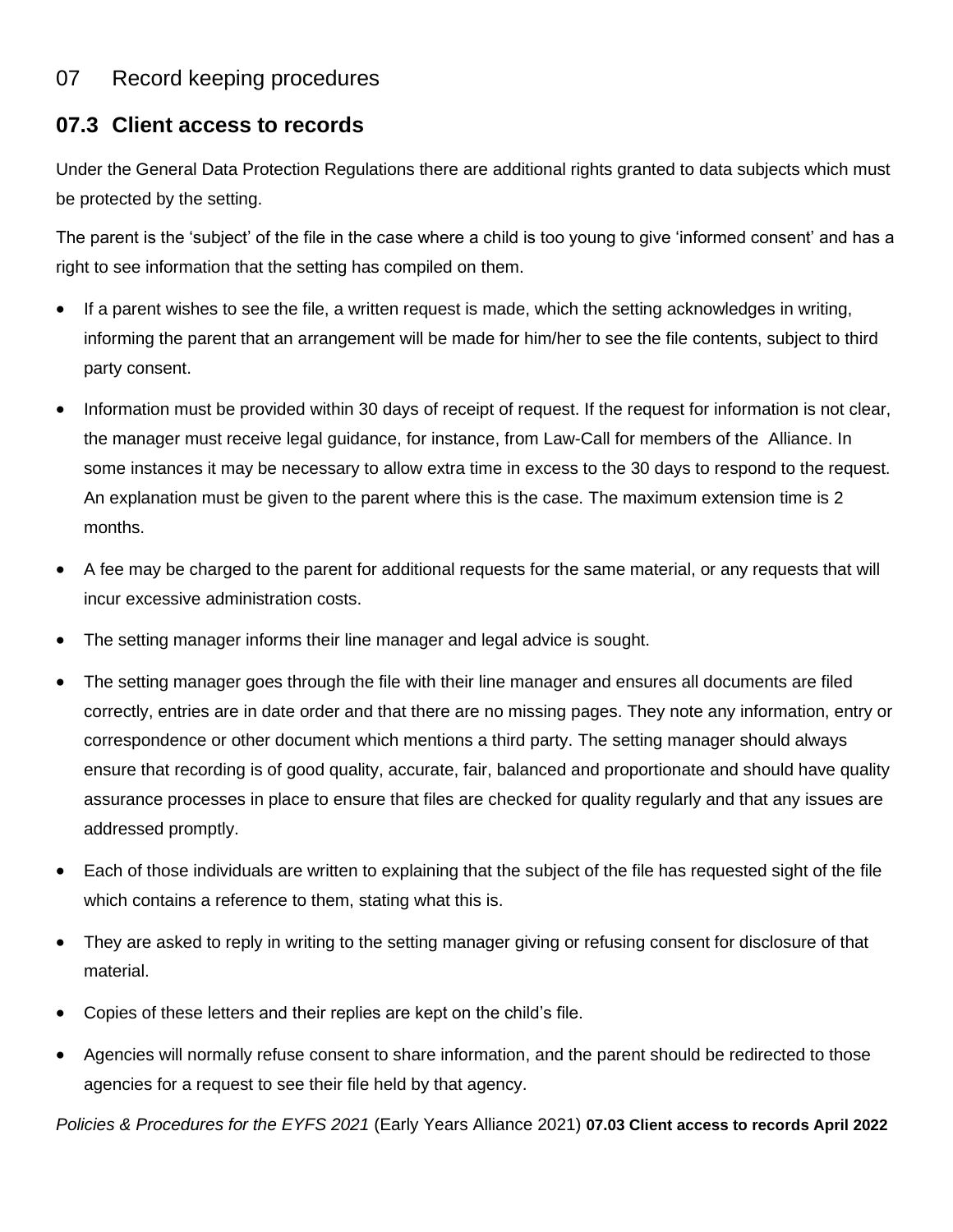- Entries where you have contacted another agency may remain, for example, a request for permission from social care to leave in an entry where the parent was already party to that information.
- Each family member noted on the file is a third party, so where there are separate entries pertaining to each parent, step-parent, grandparent etc, each of those have to be written to regarding third party consent.
- Members of staff should also be written to, but the setting reserves the right under the legislation to override a refusal for consent, or just delete the name and not the information.
	- If the member of staff has provided information that could be considered 'sensitive', and the staff member may be in danger if that information is disclosed, then the refusal may be granted.
	- If that information is the basis of a police investigation, then refusal should also be granted.
	- If the information is not sensitive, then it is not in the setting's interest to withhold that information from a parent. It is a requirement of the job that if a member of staff has a concern about a child and this is recorded; the parents are told this at the start and in most cases, concerns that have been recorded will have been discussed already, so there should be no surprises.
	- The member of staff's name can be removed from an entry, but the parent may recognise the writing or otherwise identify who had provided that information. In the interest of openness and transparency, the setting manager may consider overriding the refusal for consent.
	- In each case this should be discussed with members of staff and decisions recorded.
- When the consent/refusals have been received, the setting manager takes a photocopy of the whole file. On the copy file the document not to be disclosed is removed (e.g. a case conference report) or notes pertaining to that individual in the contact pages blanked out using a thick marker pen.
- The copy file is then checked by the line manager and legal advisors verify that the file has been prepared appropriately, for instance, in certain circumstances redaction may be appropriate, for instance if a child may be damaged by their data being seen by their parent/carer, e.g. if they have disclosed abuse. This must be clarified with the legal adviser.
- The 'cleaned' copy is then photocopied again and collated for the parent to see.
- The setting manager informs the parent that the file is now ready and invites him/her to make an appointment to view it.
- The setting manager and their line manager meet with the parent to go through the file, explaining the process as well as what the content records about the child and the work that has been done. Only the

*Policies & Procedures for the EYFS 2021* (Early Years Alliance 2021) **07.03 Client access to records April 2022**